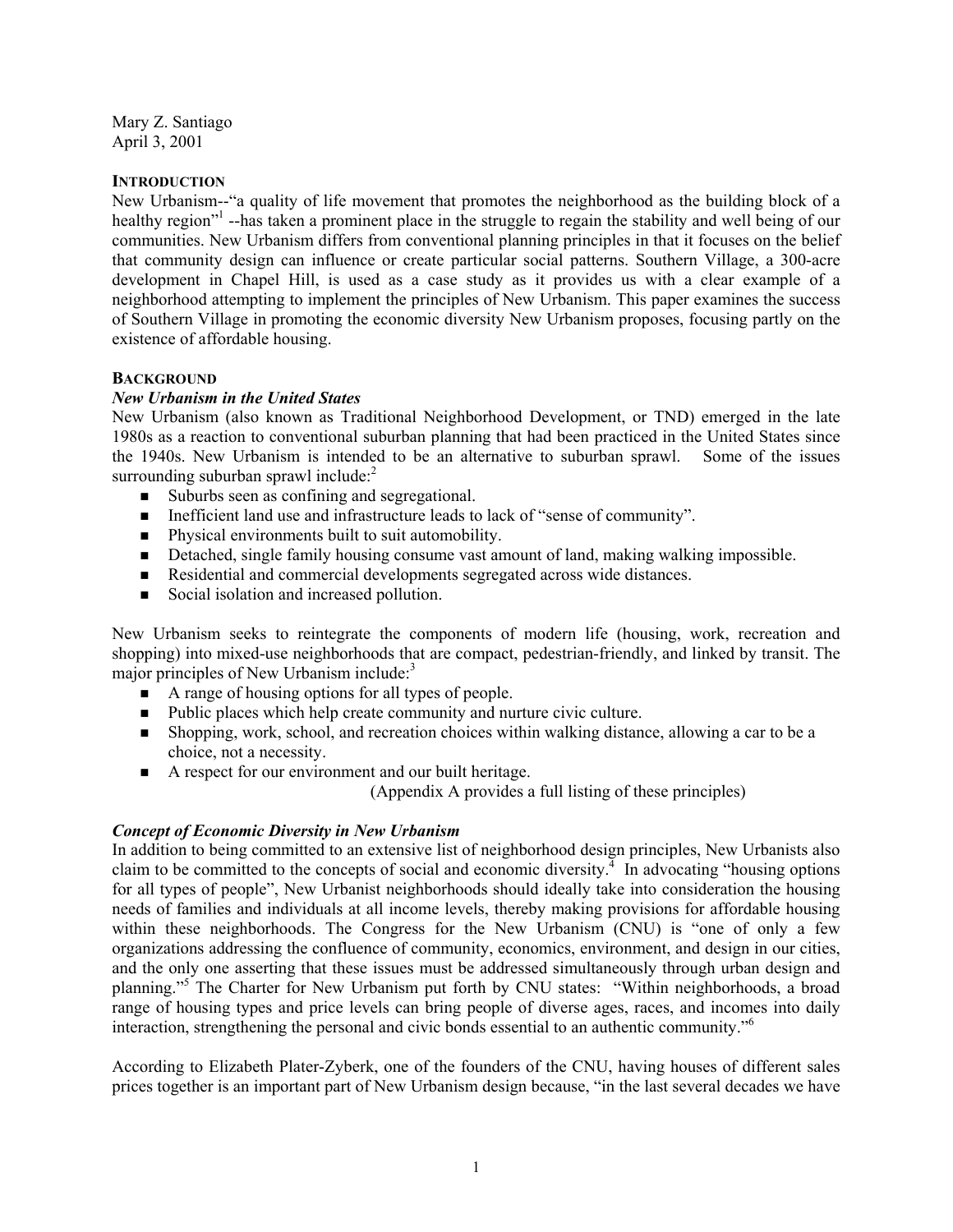built housing that's been separated by price point, by income. People of different incomes are separated often by very long distances and ....that's not a good social result."<sup>7</sup>

According to Steven Bodzin, also of the CNU, "although New Urbanist neighborhoods ideally should provide for the basic needs of people at all income levels, the very popularity of New Urbanist neighborhoods has made economic diversity difficult to maintain. Because the demand for these neighborhoods is so high, even the more affordable units can quickly rise into the higher-end part of the market in a region."<sup>8</sup>

#### *New Urbanism in Southern Village*

Southern Village was one of the first developments in North Carolina to use Traditional Neighborhood Development and to attempt to implement the goals of New Urbanism. The following is included in the Design Guidelines Booklet of Southern Village as one of the development's purposes: "To provide for living and working opportunities in a Traditional Neighborhood Development form."<sup>9</sup> One of the goals of Southern Village, as also described in its Design Guidelines Booklet, is to "create a community offering a choice of housing types, employment, basic services, and shopping for its residents as well as for those in the immediately surrounding area." <sup>10</sup> The Southern Village web site directs the visitor to "follow the links to see examples of how New Urbanism is made reality in Southern Village."11 One of these links is "Mix of Turn-of-the-Century Housing Styles and Sizes: a variety of architecture and a wide range of home prices make the neighborhood more diverse and interesting."<sup>12</sup>

Jim Earnhardt, one of the developers for Southern Village offered the following comments regarding the role of New Urbanism in Southern Village:

"In order to create a community of people who represent a broad cross-section of socioeconomic backgrounds, it is important to provide a wide range of housing options -- by price and configuration. Therefore, the original plan for Southern Village called out for apartments (1 to 3 bedroom), condos (loft, 1 to 3 bedroom), townhouses (1100 square feet, 2 bedrooms to 2400 square feet, 3 bedrooms with master suite), and single-family homes ranging in size from 1600 square feet to 5000 square feet. Additionally, the plan allowed for the construction of apartments over garages that could be leased to students or house 'mothers-in-law'."

"By contrast, the typical new community provides a narrow range of housing choices for fear of scaring off potential buyers who might not want to live in a neighborhood that includes people from different socio-economic backgrounds. As developers, we can allow for the housing choices described above by providing a land plan that integrates multiple housing configurations. We can also manipulate the land prices so that there are lots that are set up for smaller, lower priced homes."<sup>13</sup>

Although there is no question that Southern Village does offer a wide range of housing options and prices, what is in question is whether these options promote the economic diversity that is a core principle of New Urbanism. The following sections will analyze housing prices within Southern Village and evaluate to what extent it has been successful in achieving economic diversity.

#### **METHODOLOGY**

Economic diversity within Southern Village was evaluated with three indicators: housing price analysis, affordable housing analysis, and percentage of children receiving free or reduced lunch. First, the level of economic diversity was determined through a cross-sectional and longitudinal price analysis of singlefamily homes and apartments located within Southern Village. Data were gathered from the GIS Department of Orange County and from information gathered by author through phone calls made to individual apartment complexes. Second, the levels of affordable housing were calculated for the different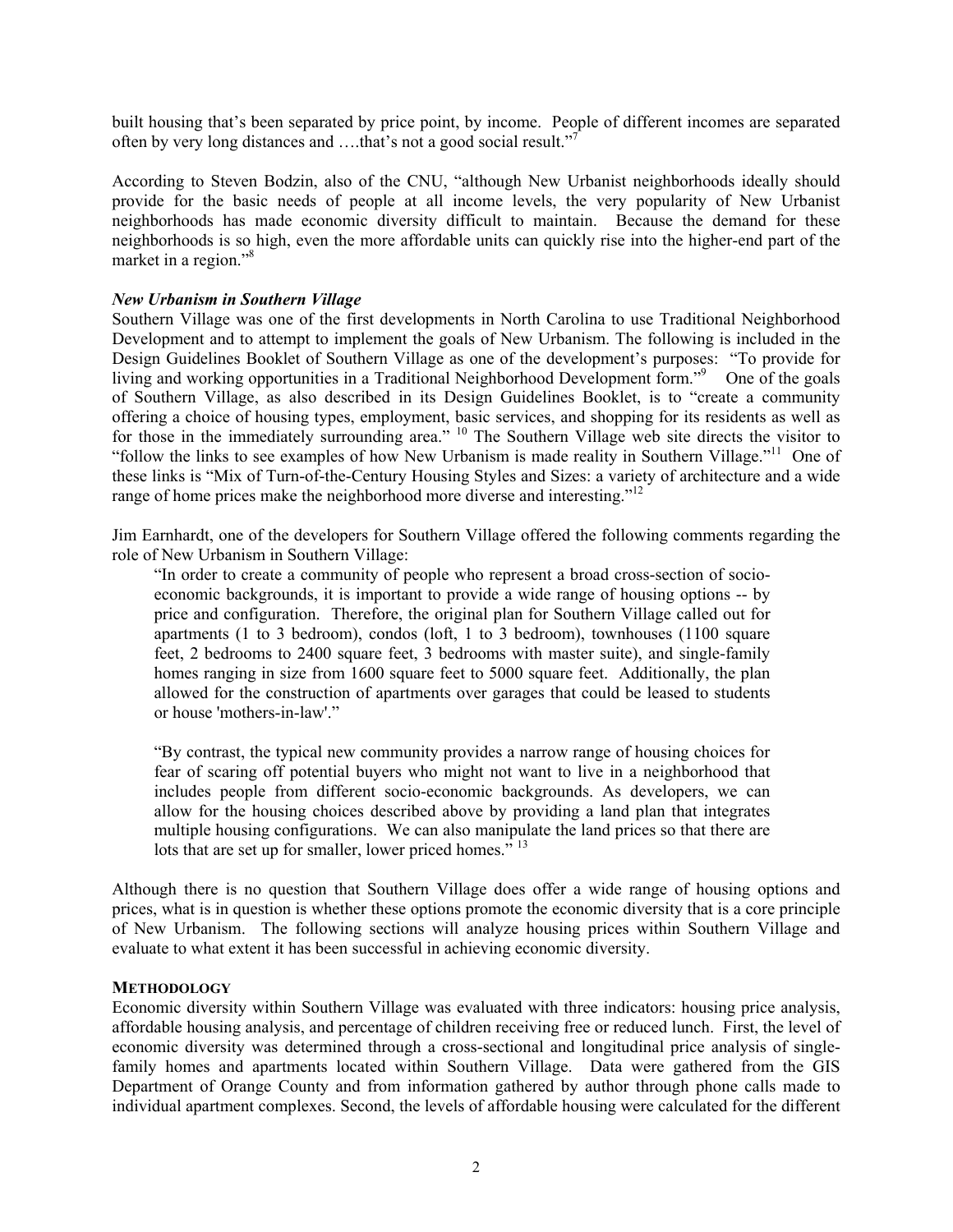types of housing that exist within Southern Village. Finally, the percentage of children receiving free or reduced lunch that live within Southern Village was analyzed.

### **FINDINGS**

#### *Single-Family Home Price Comparison*

The following graphs show normal curves that generally depict the price dispersion of homes located within Southern Village (excluding apartments). Graph 1 includes single and multi-building residences (condominiums, town homes, and single-family homes). The results of this analysis shows that approximately 68% of all residences located within Southern Village fall within \$184,000 and \$366, 000.

**GRAPH 1** 



Prices for homes within Southern Village fall well above those in the surrounding areas. Graph 2 below depicts results from a cross-sectional price analysis of homes located in Southern Village compared to homes located in Chapel Hill, Chapel Hill Township, and Orange County meeting the following criteria: 4 bedrooms, built in 1999, 1 building, 2,500- 3,500 square feet heated. It is important to note, however, that the other three areas analyzed encompass much larger areas than Southern Village. For this reason criteria were chosen to limit the analysis to homes of similar characteristics. This analysis simply allows us to have an idea of where the prices of Southern Village homes fall within the larger housing markets, which surround it.



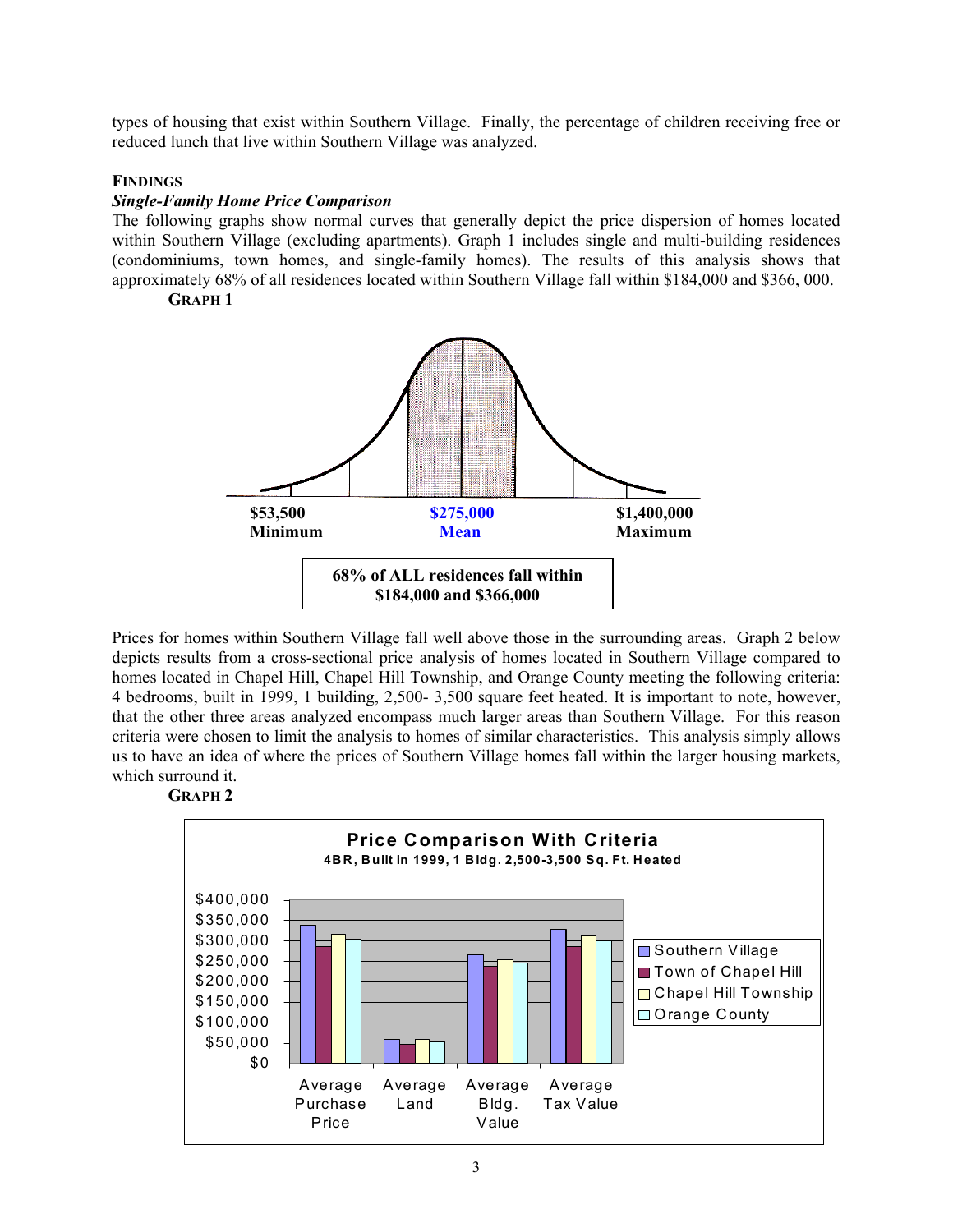Aside from a downtrend in 1998, there has been a steady increase in the prices of homes within Southern Village since 1995 (See Appendix B). This downtrend could possibly be explained by the completion of the condominiums that year which cost significantly less than the single-family homes and the town homes. Overall there has been a \$98,000 increase in the average purchase price of 1 building/ 4 bedroom homes in the five-year period from 1995 to 2000. This steady increase in price can be attributed to the popularity of New Urbanist neighborhoods referred to earlier.

#### *Apartment Price Comparison*

A price comparison was also performed for 2 bedroom, 2 bathroom apartments located in Chapel Hill and Carrboro, as well as 1 bedroom, 1 bathroom located in these areas. Both of these analyses include all apartment complexes that responded to inquiries in the Chapel Hill/Carrboro area listed in the yellow pages of the local telephone book. Southern Village is the third most expensive of the twenty-eight 2 bedroom, 2 bath apartment complexes in the Chapel Hill area (Graph 5- Appendix C). The most expensive apartment was located at Meadowmont. These apartments were built in 2000 and offered 163 more square feet than Southern Village. The second most expensive apartment complex, Mill Creek, was only \$60 above the cost of Southern Village. Southern Village proves to be the most expensive of the thirty-nine 1 bedroom, 1 bath apartment complexes in the Chapel Hill area. (Graph 6- Appendix D).

#### **Affordable Housing**

Affordable housing is defined as housing that costs no more than 30% of the monthly income of moderate-income persons and families.<sup>14</sup> That is, to be considered "affordable" the cost of housing (rent or mortgage payment plus utilities) must consume no more than 30 percent of a household's income.

The following chart lists the minimum amount of monthly or yearly income that a family must make in order for housing within Southern Village to be considered affordable:

| <b>Housing Type</b>           | <b>Minimum Family Income</b>  |
|-------------------------------|-------------------------------|
| 1 BR/2 Bath Apartment         | \$2,883/month (\$34,596/year) |
| 2 BR/2 Bath Apartment         | \$3,417/month (\$41,004/year) |
| 3 BR/2 Bath Apartment         | \$4,583/month (\$54,996/year) |
|                               |                               |
| Average Single-Family Home    | $$94,666$ /year               |
| Average Condominium/Town home | \$81,666/year                 |

## **Percentage of Children Receiving Free or Reduced Lunch**

The tertiary indicator is the percentage of children enrolled in Mary Scroggs Elementary School living in Southern Village who receive free or reduced lunch. This percentage was compared to other Chapel Hill and Orange County schools. (The eligibility standards for free and reduced-price meals are shown in Appendix E) Only 1.16% of students at Mary Scroggs Elementary School living in Southern Village receive free or reduced lunch.<sup>15</sup> (Appendix F) It is important to keep in mind an inherent limitation with this indicator is that not all families residing in Southern Village actually have children. Therefore, this sample would be excluding the implied income ranges of families without children, whether it is on the high or low end of the income bracket. However, this miniscule percentage of children who live in Southern Village and receive free or reduced lunch indicates that there are few families (whose children attend Mary Scroggs Elementary) residing within Southern Village with incomes meeting eligibility standards for free or reduced lunch.

#### **DISCUSSION AND CONCLUSIONS**

From the results of these analyses it is evident that although Southern Village has been successful in achieving a degree of economic diversity by creating "a community offering a choice of housing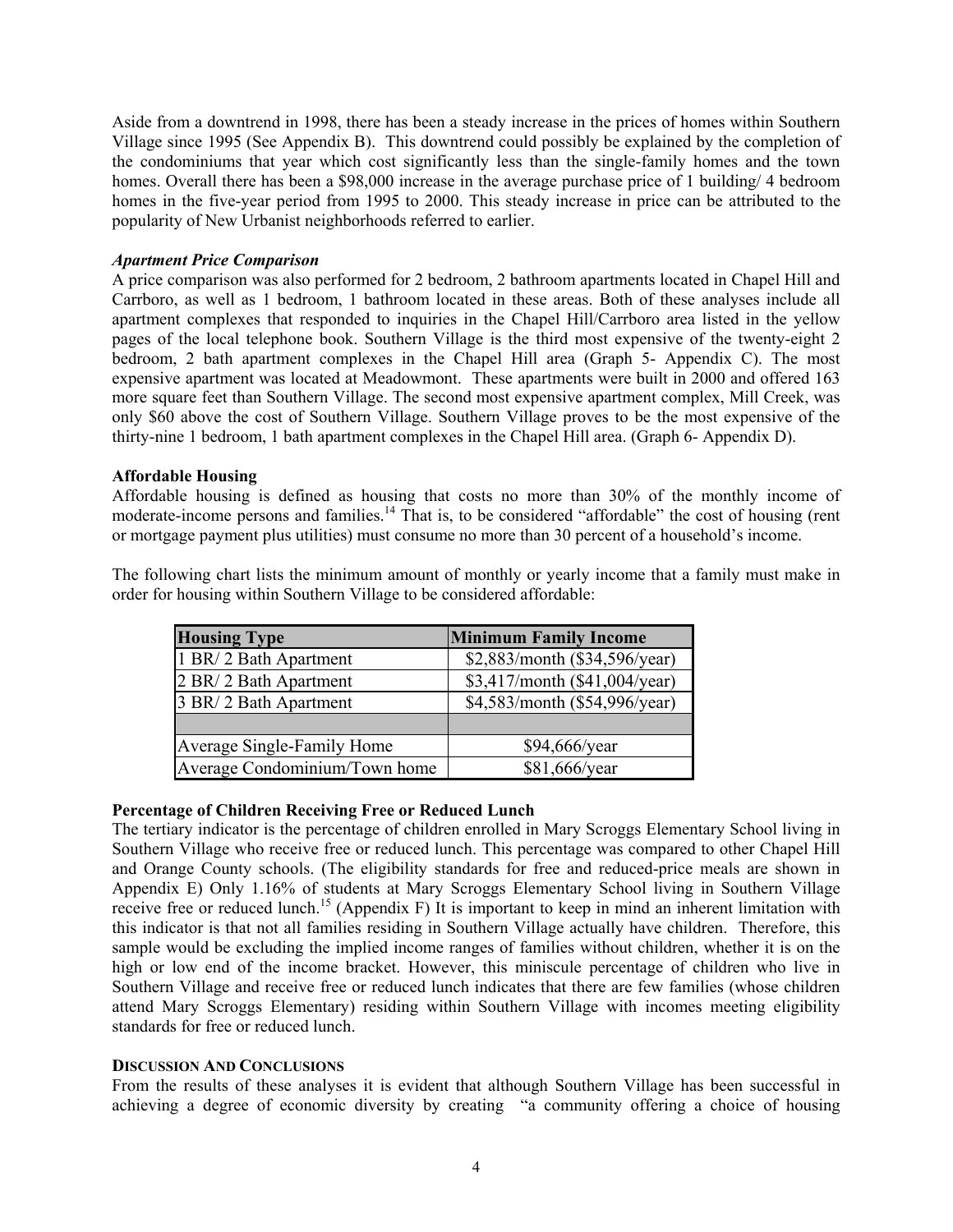types,"16 these choices are exclusive of families and individuals in the lower income brackets. This degree of diversity does not include affordable housing for individuals or families wishing to rent a 1 bedroom apartment making less than \$34,596 per year, or for home buyers making less \$94,666/year.

Incorporating affordable housing for individuals in the lower income brackets should not be a far-fetched dream for Southern Village and other similar neighborhoods. The Town of Chapel Hill already has in place ordinances permitting low and moderate housing and providing density bonuses to encourage developers to increase "the availability of housing for persons of low and moderate income".<sup>17</sup> These types of ordinances are the first step towards achieving economic diversity within neighborhoods. However, there must also be efforts to require that certain percentages of affordable housing be included within new developments, and to incorporate procedures that ensure that the affordability of housing withstand resale and the popularization of these types of neighborhoods. With an increasing number neighborhoods attempting to adopt New Urbanist principles appearing across North Carolina and across the nation, it is important that developers, planners, and public administrators keep in mind the realization of all of the components of New Urbanism, not just the ones that are least troublesome to implement.

It is important that we do not place all of the blame for the lack of affordable housing within these types of neighborhoods solely on the developers. Developers, after all, are businessmen, and in business the focus is on supply and demand. The demand is high for residences within New Urbanist neighborhoods such as Southern Village, therefore, developers are there to fulfill the demand. They create the homes that are most likely to sell, and sell quickly. As stated by Rich Bell of the North Carolina Smart Growth Alliance: "It's important not to demonize the developer for the large part of the problem that exists within the minds and hearts of housing consumers and existing neighbors. Most developers have a rate of return that they expect for the great financial risk and time they devote to a project. It might require a labor of love to invite political fights with neighbors, slower home sales, increased delay and expense, and lower return on investment—all in the name of racial and economic integration".18

If New Urbanist neighborhoods truly aim to offer "a range of housing options for all types of people"<sup>19</sup> then it is imperative that these neighborhoods also take into consideration the housing needs of individuals within lower income brackets. The results of this analysis are not intended to imply that Southern Village is a failure as a New Urbanist design. This analysis focused solely on the existence of economic diversity and affordable housing and did not attempt to incorporate or analyze any of the other New Urbanism principles. We can conclude from this analysis that while Southern Village has succeeded in offering a community with a variety of housing types, it has failed in ensuring that these housing types are inclusive of all types of people, including those within lower income brackets. Future New Urbanist neighborhoods should make all provisions necessary to ensure that economic diversity is not disregarded and that the communities they seek to create are not exclusive of individuals and families making below a certain income.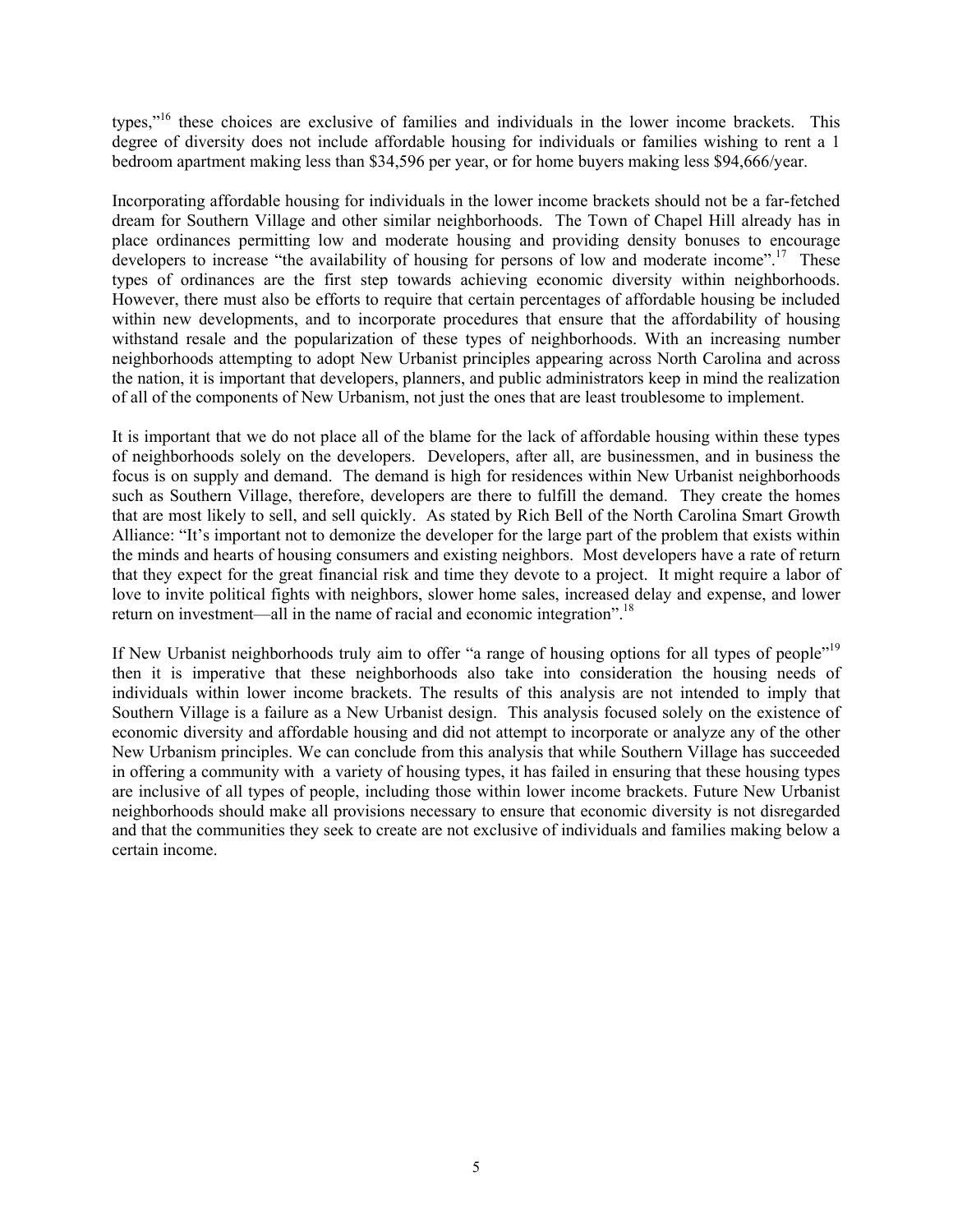- $\frac{1}{1}$ Congress for the New Urbanism web site, www.cnu.org
- 2 Christofordis, Alexander. (1994) *New Alternatives to the Suburb: Neo-Traditional Developments*. Journal of Planning Literature.
- <sup>3</sup> Duany, A. E. P.Z. (1992). Towns and Town Making Principles. Cambridge, Mass.; New York, Harvard University Graduate School of Design, Rizzoli.
- 4 Congress for the New Urbanism web site, www.cnu.org
- <sup>5</sup> Congress for the New Urbanism web site, www.cnu.org
- 6 Congress for the New Urbanism web site, www.cnu.org
- The Web site of The NewsHour with Jim Lehrer, www.pbs.org/newshour/newurbanism/plater-zyberk.html  $\frac{8 \text{ E}}{20.2001}$
- 
- <sup>8</sup> Email Interview, Steven Bodzin, CNU, January 29, 2001<br><sup>9</sup> Southern Village Traditional Neighborhood Development Design Guidelines
- <sup>10</sup> Southern Village Traditional Neighborhood Development Design Guidelines
- $11$  Southern Village Web Site, www.southernvillage.com
- <sup>12</sup> Southern Village Web Site, www.southernvillage.com
- <sup>13</sup> Email Interview, Jim Earnhardt, January 25, 2001
- <sup>14</sup> North Carolina Department of Housing and Urban Development
- 
- <sup>15</sup> Email Interview, Cindy DeConti, Mary Scroggs Elementary School  $^{16}$  Southern Village Traditional Neighborhood Development Design Guidelines
- <sup>17</sup> Code of Ordinances, Town of Chapel Hill, North Carolina, Sec. 5.20. Ordinances Permitting Low and Moderate Housing and Providing Density Bonuses.<br><sup>18</sup> Email Interview, Rich Bell, NC Smart Growth Alliance, December 11, 2000
- 
- <sup>18</sup> Email Interview, Rich Bell, NC Smart Growth Alliance, December 11, 2000<br><sup>19</sup> Duany, A. E. P.Z. (1992). <u>Towns and Town Making Principles</u>. Cambridge, Mass.; New York, Harvard University Graduate School of Design, Rizzoli.